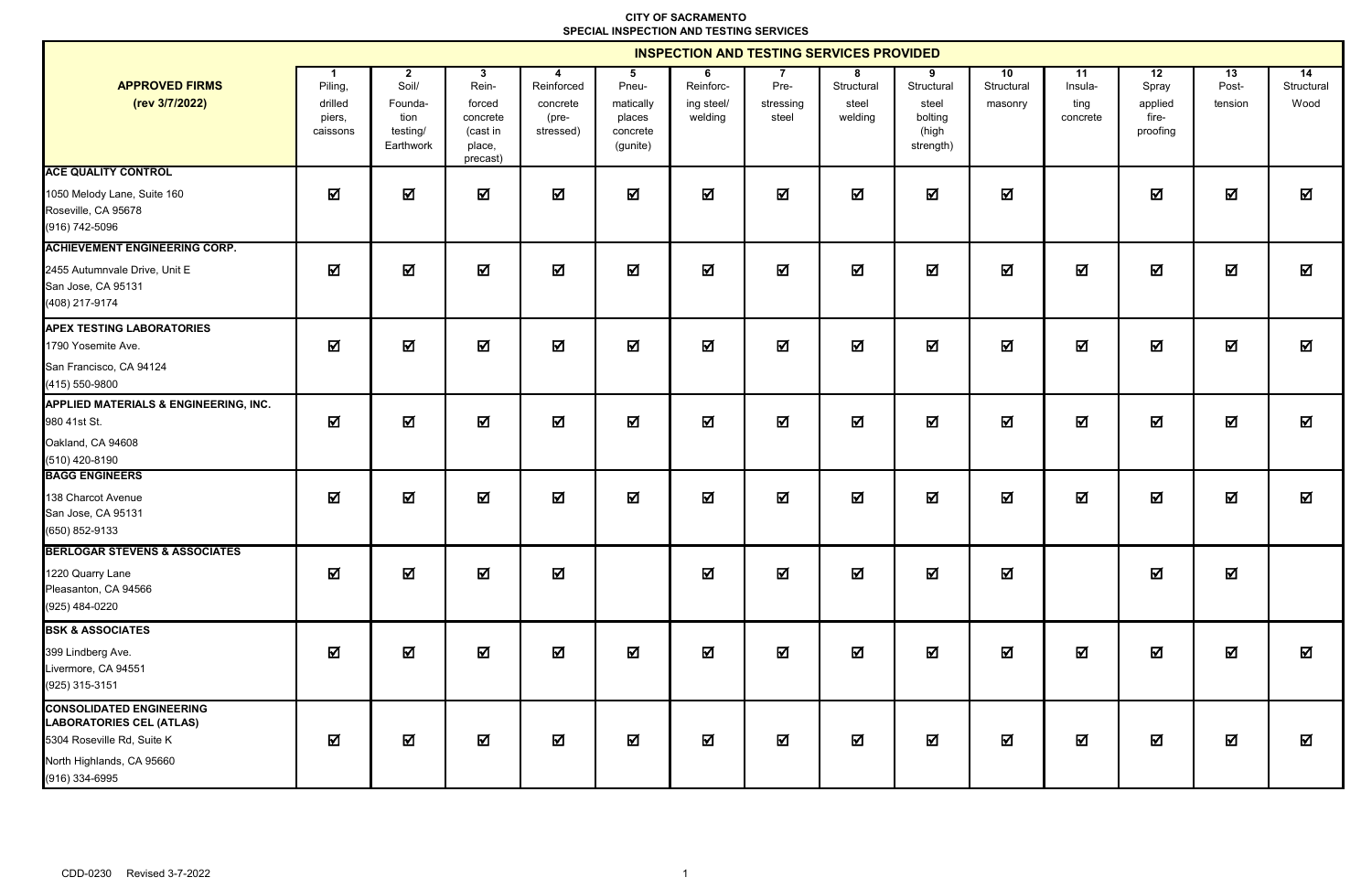|                                                                                                                            | <b>INSPECTION AND TESTING SERVICES PROVIDED</b> |                                                                   |                                                                                  |                                                   |                                                           |                                         |                            |                                     |                                                           |                             |                                   |                                             |                         |                                       |
|----------------------------------------------------------------------------------------------------------------------------|-------------------------------------------------|-------------------------------------------------------------------|----------------------------------------------------------------------------------|---------------------------------------------------|-----------------------------------------------------------|-----------------------------------------|----------------------------|-------------------------------------|-----------------------------------------------------------|-----------------------------|-----------------------------------|---------------------------------------------|-------------------------|---------------------------------------|
| <b>APPROVED FIRMS</b><br>(rev 3/7/2022)                                                                                    | Piling,<br>drilled<br>piers,<br>caissons        | $\mathbf{2}$<br>Soil/<br>Founda-<br>tion<br>testing/<br>Earthwork | $3\overline{ }$<br>Rein-<br>forced<br>concrete<br>(cast in<br>place,<br>precast) | 4<br>Reinforced<br>concrete<br>(pre-<br>stressed) | 5<br>Pneu-<br>matically<br>places<br>concrete<br>(gunite) | 6<br>Reinforc-<br>ing steel/<br>welding | Pre-<br>stressing<br>steel | 8<br>Structural<br>steel<br>welding | 9<br>Structural<br>steel<br>bolting<br>(high<br>strength) | 10<br>Structural<br>masonry | 11<br>Insula-<br>ting<br>concrete | 12<br>Spray<br>applied<br>fire-<br>proofing | 13<br>Post-<br>tension  | $\overline{14}$<br>Structural<br>Wood |
| <b>CONSTRUCTION TESTING &amp; INPSECTIONS, INC.</b><br>3221 Rippey Road, Suite 501-B<br>Loomis, CA 93650<br>(530) 990-3435 | ☑                                               | ☑                                                                 | ☑                                                                                | ☑                                                 | ☑                                                         | ☑                                       | ☑                          | ☑                                   | ☑                                                         | 冈                           | $\overline{\mathbf{M}}$           | $\overline{\mathbf{M}}$                     | ☑                       |                                       |
| <b>CONSTRUCTION TESTING SERVICES</b><br>4400Yankee Hill Road<br>Rocklin, CA 95677<br>(916) 419-4747                        | ☑                                               | $\overline{\mathbf{M}}$                                           | $\overline{\mathbf{M}}$                                                          | 冈                                                 | 冈                                                         | $\overline{\mathbf{M}}$                 | ☑                          | 冈                                   | 冈                                                         | 冈                           | $\overline{\mathbf{M}}$           | $\overline{\mathbf{M}}$                     | 冈                       | 冈                                     |
| <b>CTE CAL</b><br>3628 Madison Ave, Suite 22<br>Sacramento, CA 95660<br>(916) 331-6030                                     | 冈                                               | ☑                                                                 | $\overline{\mathbf{z}}$                                                          | $\overline{\mathbf{M}}$                           | ☑                                                         | $\overline{\mathbf{M}}$                 | $\overline{\mathbf{M}}$    | ☑                                   | $\overline{\mathbf{M}}$                                   | $\overline{\mathbf{M}}$     | $\overline{\mathbf{M}}$           | $\overline{\mathbf{M}}$                     | $\overline{\mathbf{M}}$ | 冈                                     |
| <b>ENGEO INCORPORATED</b><br>2213 Plaza Drive<br>Rocklin, CA 95765<br>(916) 786-8883                                       | 冈                                               | 冈                                                                 | 冈                                                                                | 冈                                                 | 冈                                                         | $\overline{\mathbf{M}}$                 | ☑                          | ☑                                   | 冈                                                         | $\overline{\mathbf{M}}$     |                                   | 冈                                           | 冈                       | ☑                                     |
| <b>GEOCON</b><br>3160 Gold Valley Dr., Ste 800<br>Rancho Cordova, CA 95742<br>(916) 852-9118                               | 冈                                               | 冈                                                                 | 冈                                                                                | $\overline{\mathbf{M}}$                           | ☑                                                         | $\Delta$                                | $\boxtimes$                | ☑                                   | ☑                                                         | 冈                           | $\overline{\mathbf{M}}$           | $\blacksquare$                              | 冈                       | 冈                                     |
| Harris & Sloan<br>2295 Gateway Oaks Dr., Ste 200<br>Sacramento, CA 95833<br>(916) 921 2441                                 |                                                 |                                                                   |                                                                                  |                                                   |                                                           |                                         |                            |                                     |                                                           |                             |                                   |                                             |                         | 冈                                     |
| <b>INTERTEK PSI</b><br>380 Tennant Ave., Suite 3<br>Morgan Hill, CA 95037<br>(408) 669-5500                                | $\overline{\mathbf{M}}$                         | $\overline{\mathbf{M}}$                                           | ☑                                                                                | $\boxtimes$                                       | ☑                                                         | ☑                                       | $\blacksquare$             | ☑                                   | ☑                                                         | M                           | M                                 | M                                           | $\blacksquare$          | 冈                                     |
| <b>KC ENGINEERING COMPANY</b><br>865 Cotting Lane, Suite A<br>Vacaville, CA 95688<br>(707) 447-4025                        | 冈                                               | 冈                                                                 | $\Delta$                                                                         | $\boxtimes$                                       | ☑                                                         | $\overline{\mathbf{M}}$                 | $\overline{\mathbf{M}}$    | $\overline{\mathbf{M}}$             | 冈                                                         | $\overline{\mathbf{M}}$     |                                   | 冈                                           | $\overline{\mathbf{M}}$ |                                       |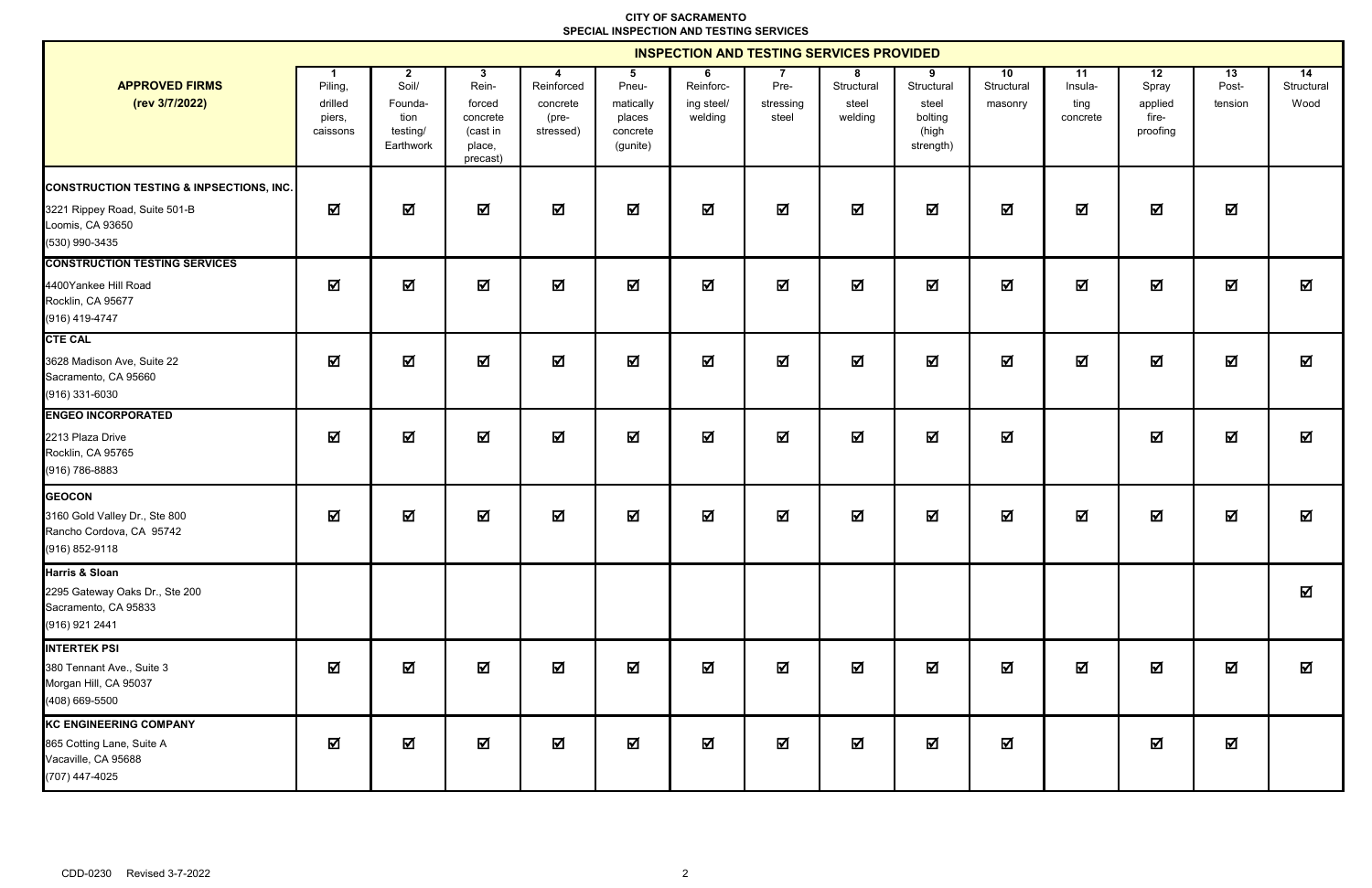|                                                                                                                        | <b>INSPECTION AND TESTING SERVICES PROVIDED</b> |                                                                   |                                                                    |                                              |                                                           |                                         |                            |                                     |                                                           |                             |                                   |                                             |                         |                                       |
|------------------------------------------------------------------------------------------------------------------------|-------------------------------------------------|-------------------------------------------------------------------|--------------------------------------------------------------------|----------------------------------------------|-----------------------------------------------------------|-----------------------------------------|----------------------------|-------------------------------------|-----------------------------------------------------------|-----------------------------|-----------------------------------|---------------------------------------------|-------------------------|---------------------------------------|
| <b>APPROVED FIRMS</b><br>(rev 3/7/2022)                                                                                | Piling,<br>drilled<br>piers,<br>caissons        | $\mathbf{2}$<br>Soil/<br>Founda-<br>tion<br>testing/<br>Earthwork | 3<br>Rein-<br>forced<br>concrete<br>(cast in<br>place,<br>precast) | Reinforced<br>concrete<br>(pre-<br>stressed) | 5<br>Pneu-<br>matically<br>places<br>concrete<br>(gunite) | 6<br>Reinforc-<br>ing steel/<br>welding | Pre-<br>stressing<br>steel | 8<br>Structural<br>steel<br>welding | 9<br>Structural<br>steel<br>bolting<br>(high<br>strength) | 10<br>Structural<br>masonry | 11<br>Insula-<br>ting<br>concrete | 12<br>Spray<br>applied<br>fire-<br>proofing | 13<br>Post-<br>tension  | $\overline{14}$<br>Structural<br>Wood |
| KLEINFELDER<br>9969 Horn Road<br>Sacramento, CA 95827<br>(916) 366-1701                                                | ☑                                               | 冈                                                                 | 冈                                                                  | 冈                                            | ☑                                                         | $\overline{\mathbf{M}}$                 | $\overline{\mathbf{M}}$    | 冈                                   | Ŋ                                                         | $\overline{\mathbf{M}}$     | $\overline{\mathbf{M}}$           | M                                           | $\overline{\mathbf{M}}$ | 冈                                     |
| <b>KORBMACHER ENGINEERING, INC.</b><br>480 Preston Court, Suite B<br>Livermore, CA 94551<br>$(925)$ 454-9033           | 冈                                               | 冈                                                                 | ☑                                                                  | ☑                                            | ☑                                                         | $\overline{\mathbf{M}}$                 | ☑                          | 冈                                   | 冈                                                         | 冈                           | ☑                                 | ☑                                           | 冈                       | ☑                                     |
| <b>KRAZAN &amp; ASSOCIATES, INC.</b><br>4320 Orange Grove Ave, Suite E-F<br>Sacramento, CA 95841<br>(916) 564-2200     | 冈                                               | $\overline{\mathbf{M}}$                                           | $\overline{\mathbf{M}}$                                            | $\overline{\mathbf{M}}$                      | $\overline{\mathbf{M}}$                                   | $\overline{\mathbf{M}}$                 | $\overline{\mathbf{M}}$    | 冈                                   | $\overline{\mathbf{M}}$                                   | $\overline{\mathbf{M}}$     | $\overline{\mathbf{M}}$           | ☑                                           | $\overline{\mathbf{M}}$ | 冈                                     |
| <b>LANGAN</b><br>3320 Data Drive, Suite 350<br>Rancho Cordova, CA 95670<br>(279) 339-8200                              | 冈                                               | 冈                                                                 |                                                                    |                                              |                                                           |                                         |                            |                                     |                                                           |                             |                                   |                                             |                         |                                       |
| MATRISCOPE ENGINEERING LABS, INC.<br>601 Bercut Drive<br>Sacramento, CA 95811<br>(916) 375-6700                        | 冈                                               | 冈                                                                 | 冈                                                                  | ☑                                            | ☑                                                         | ☑                                       | $\overline{\mathbf{M}}$    | ☑                                   | 冈                                                         | 冈                           | 冈                                 | 冈                                           | 冈                       | 冈                                     |
| <b>MID PACIFIC ENGINEERING, INC.</b><br>840 Embarcadero Drive, Suite 20<br>West Sacramento, CA 95605<br>(916) 927-7000 | 冈                                               | ☑                                                                 | ☑                                                                  | ☑                                            | ☑                                                         | ☑                                       | $\overline{\mathbf{M}}$    | 冈                                   | 冈                                                         | ☑                           |                                   | 冈                                           | 冈                       |                                       |
| <b>MOORE TWINING ASSOC., INC.</b><br>165 Commerce Circle, Suite D<br>Sacramento, CA 95815<br>(916) 391-9477            | 冈                                               | $\overline{\mathbf{M}}$                                           | $\overline{\mathbf{M}}$                                            | ☑                                            | ☑                                                         | $\overline{\mathbf{M}}$                 | $\overline{\mathbf{M}}$    | ☑                                   | 冈                                                         | 冈                           | $\overline{\mathbf{M}}$           | 冈                                           | $\overline{\mathbf{M}}$ | 冈                                     |
| <b>NORCON</b><br>470 3rd St., Suite 105<br>San Francisco, CA 94107<br>(415) 692-0512                                   |                                                 |                                                                   | ☑                                                                  | ☑                                            | ☑                                                         | $\boxtimes$                             | ☑                          | ☑                                   | 冈                                                         |                             | 冈                                 | ☑                                           | $\overline{\mathbf{M}}$ |                                       |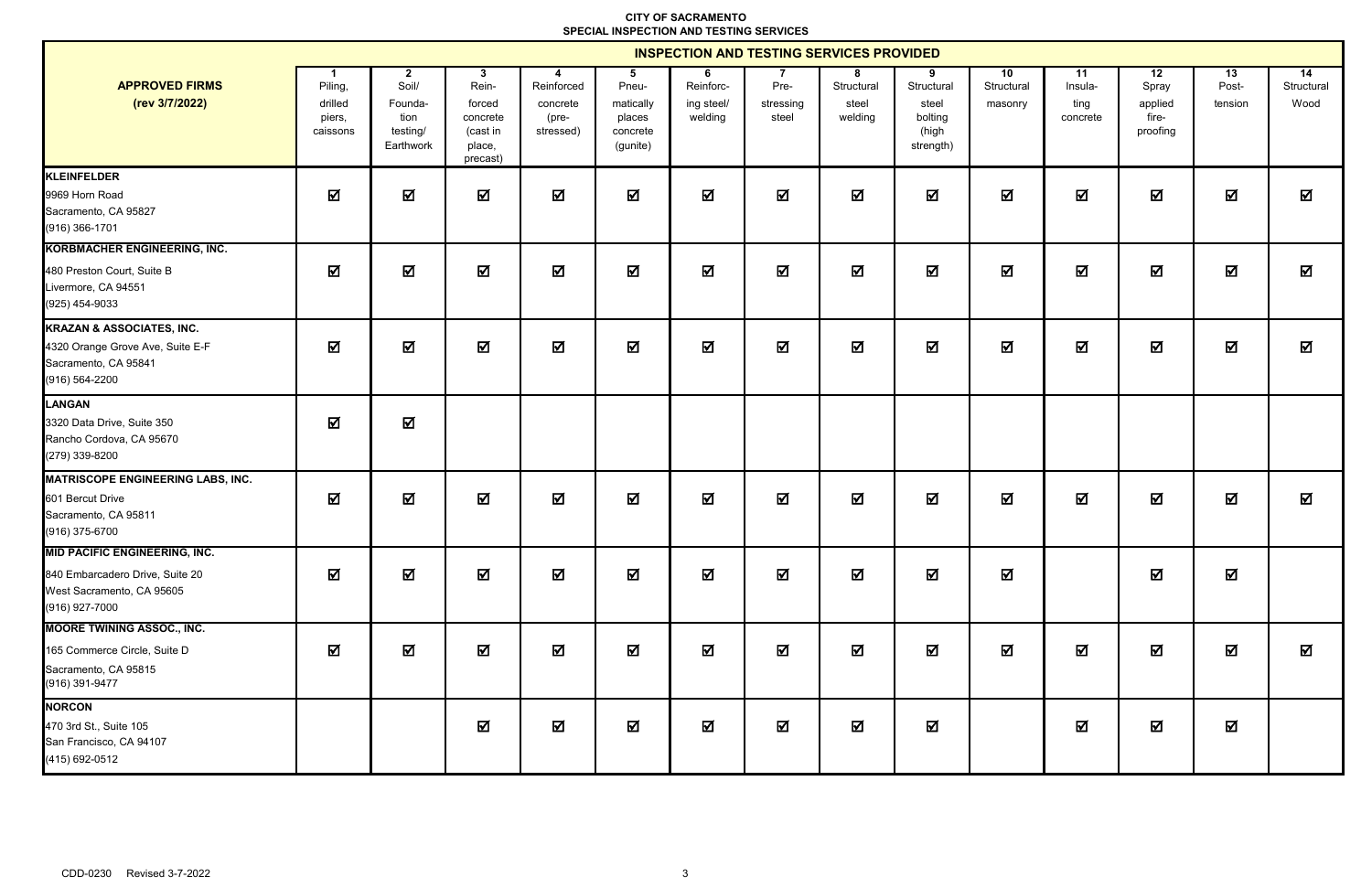|                                                                                                                             | <b>INSPECTION AND TESTING SERVICES PROVIDED</b> |                                                                   |                                                                    |                                                    |                                                           |                                         |                            |                                     |                                                           |                             |                                   |                                             |                         |                                       |
|-----------------------------------------------------------------------------------------------------------------------------|-------------------------------------------------|-------------------------------------------------------------------|--------------------------------------------------------------------|----------------------------------------------------|-----------------------------------------------------------|-----------------------------------------|----------------------------|-------------------------------------|-----------------------------------------------------------|-----------------------------|-----------------------------------|---------------------------------------------|-------------------------|---------------------------------------|
| <b>APPROVED FIRMS</b><br>(rev 3/7/2022)                                                                                     | Piling,<br>drilled<br>piers,<br>caissons        | $\mathbf{2}$<br>Soil/<br>Founda-<br>tion<br>testing/<br>Earthwork | 3<br>Rein-<br>forced<br>concrete<br>(cast in<br>place,<br>precast) | -4<br>Reinforced<br>concrete<br>(pre-<br>stressed) | 5<br>Pneu-<br>matically<br>places<br>concrete<br>(gunite) | 6<br>Reinforc-<br>ing steel/<br>welding | Pre-<br>stressing<br>steel | 8<br>Structural<br>steel<br>welding | 9<br>Structural<br>steel<br>bolting<br>(high<br>strength) | 10<br>Structural<br>masonry | 11<br>Insula-<br>ting<br>concrete | 12<br>Spray<br>applied<br>fire-<br>proofing | 13<br>Post-<br>tension  | $\overline{14}$<br>Structural<br>Wood |
| <b>RANEY GEOTECHNICAL</b><br>3140 Beacon Blvd.<br>West Sacramento, CA 95691<br>(916) 371-0434                               | 冈                                               | 冈                                                                 | 冈                                                                  | $\overline{\mathbf{M}}$                            | ☑                                                         | $\overline{\mathbf{M}}$                 | $\overline{\mathbf{M}}$    | $\overline{\mathbf{M}}$             | 冈                                                         | $\overline{\mathbf{M}}$     | $\overline{\mathbf{M}}$           | $\overline{\mathbf{M}}$                     | 冈                       | ☑                                     |
| <b>RIDGELINE ENGINEERING</b><br>2769 Boeing Way<br>Stockton, CA 95206<br>(209) 995-0110                                     |                                                 | 冈                                                                 | ☑                                                                  | ☑                                                  |                                                           | $\boxtimes$                             | $\overline{\mathbf{M}}$    | ☑                                   | ☑                                                         | $\overline{\mathbf{M}}$     | 冈                                 | 冈                                           | ☑                       | 冈                                     |
| <b>RMA GROUP, INC.</b><br>3150 Fitzgerald Road<br>Rancho Cordova, CA 95742<br>(916) 631-7194                                | 冈                                               | $\overline{\mathbf{M}}$                                           | $\overline{\mathbf{M}}$                                            | $\overline{\mathbf{M}}$                            | $\overline{\mathbf{M}}$                                   | $\overline{\mathbf{M}}$                 | $\overline{\mathbf{M}}$    | $\overline{\mathbf{M}}$             | 冈                                                         | $\overline{\mathbf{M}}$     | $\overline{\mathbf{M}}$           | 冈                                           | $\overline{\mathbf{M}}$ | ☑                                     |
| <b>SALEM ENGINEERING GROUP, INC</b><br>4729 West Jacquelyn Avenue<br>Fresno, CA 93722<br>(559) 271-9700  FAX (559) 275-0827 | ☑                                               | ☑                                                                 | ☑                                                                  | ☑                                                  | ☑                                                         | ☑                                       | ☑                          | ☑                                   | 冈                                                         | ☑                           | 冈                                 | 冈                                           | 冈                       | ☑                                     |
| <b>SIGNET TESTING LABS</b><br>3526 Breakwater Court<br>Hayward, CA 94545<br>(510) 887-8484                                  | 冈                                               | 冈                                                                 | ☑                                                                  | $\Delta$                                           | ☑                                                         | $\blacksquare$                          | $\overline{\mathbf{M}}$    | ☑                                   | 冈                                                         | $\overline{\mathbf{M}}$     | ☑                                 | 冈                                           | $\overline{\mathbf{M}}$ | 冈                                     |
| <b>SMITH-EMERY SAN FRANCISCO</b><br>1940 Oakdale Ave.<br>San Francisco, CA 94124<br>(415) 642-7326                          | 冈                                               | ☑                                                                 | $\overline{\mathbf{M}}$                                            | ☑                                                  | ☑                                                         | ☑                                       | $\overline{\mathbf{M}}$    | ☑                                   | 冈                                                         | 冈                           | 冈                                 | 冈                                           | 冈                       | 冈                                     |
| TERRACON CONSULTANTS, INC<br>50 Goldenland Court, Suite 100<br>Sacramento, CA 95834<br>(916) 928-4690                       | 冈                                               | $\overline{\mathbf{M}}$                                           | $\overline{\mathbf{M}}$                                            | $\Delta$                                           | $\Delta$                                                  | $\blacksquare$                          | $\overline{\mathbf{M}}$    | ☑                                   | M                                                         | $\overline{\mathbf{M}}$     | 冈                                 | 冈                                           | $\overline{\mathbf{M}}$ | 冈                                     |
| <b>TESTING ENGINEERS, INC</b><br>2811 Teagarden St<br>San Leandro, CA 94577<br>(510) 835-3142                               | ☑                                               | ☑                                                                 | ☑                                                                  | ☑                                                  | ☑                                                         | $\boxtimes$                             | ☑                          | ☑                                   | 冈                                                         | 冈                           | 冈                                 | 冈                                           | 冈                       | ☑                                     |
| <b>TOWER ENGINEERING PROFESSIONALS</b><br>4710 E Elwood St., Ste 9<br>Phoenix, AZ 85040<br>(408) 335-2107                   | ☑                                               | $\overline{\mathbf{M}}$                                           | $\boldsymbol{\nabla}$                                              | ☑                                                  |                                                           | ☑                                       | $\blacksquare$             | ☑                                   | ☑                                                         |                             |                                   |                                             |                         |                                       |